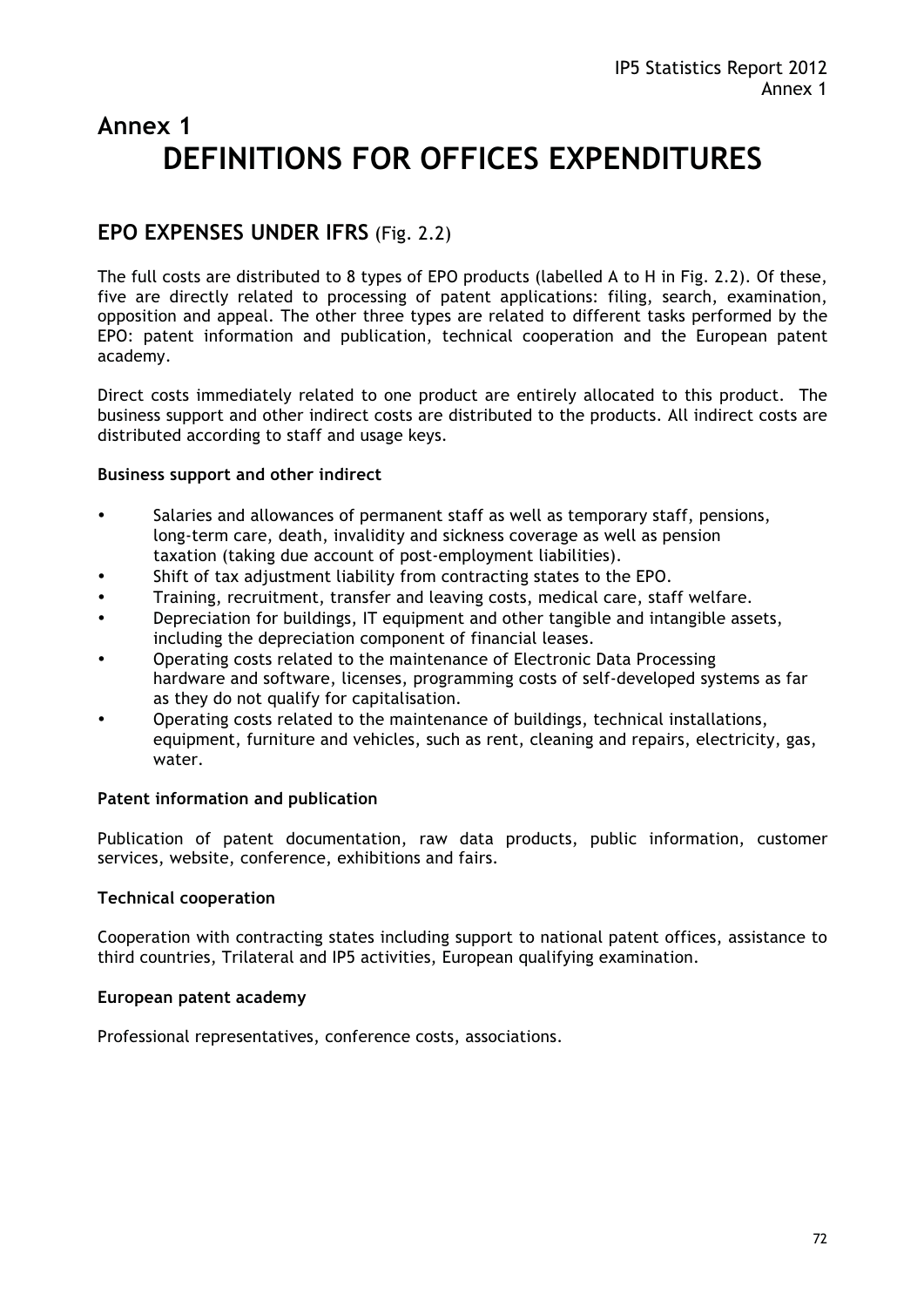# **JPO EXPENDITURES** (Fig. 2.3)

# **Expenses for JPO's business**

#### **Expenses for business processing**

- **A**. General processing work
	- Existing personnel (including increase and transfer) General administration Various councils Encouragement of guidance including patent management External rented offices Internationalisation of industrial property administration Project for supporting medium and small company's applications
- **B**. Examination and appeals/trials, etc. Infrastructure improvement for examination and appeals/trials Disposition of examination and appeals/trials Execution of PCT

Patented micro organisms deposition organisation

- **C**. Information management Management of information for use in examination and appeals/trials
- **D**. Publication of Patent Gazette, etc.

#### **E. Computers for patent processing work**

- **F. Facility improvement**
- **G. National Centre for Industrial Property Information and Training operation**
- **H. Others**

All other expenses not covered by the above.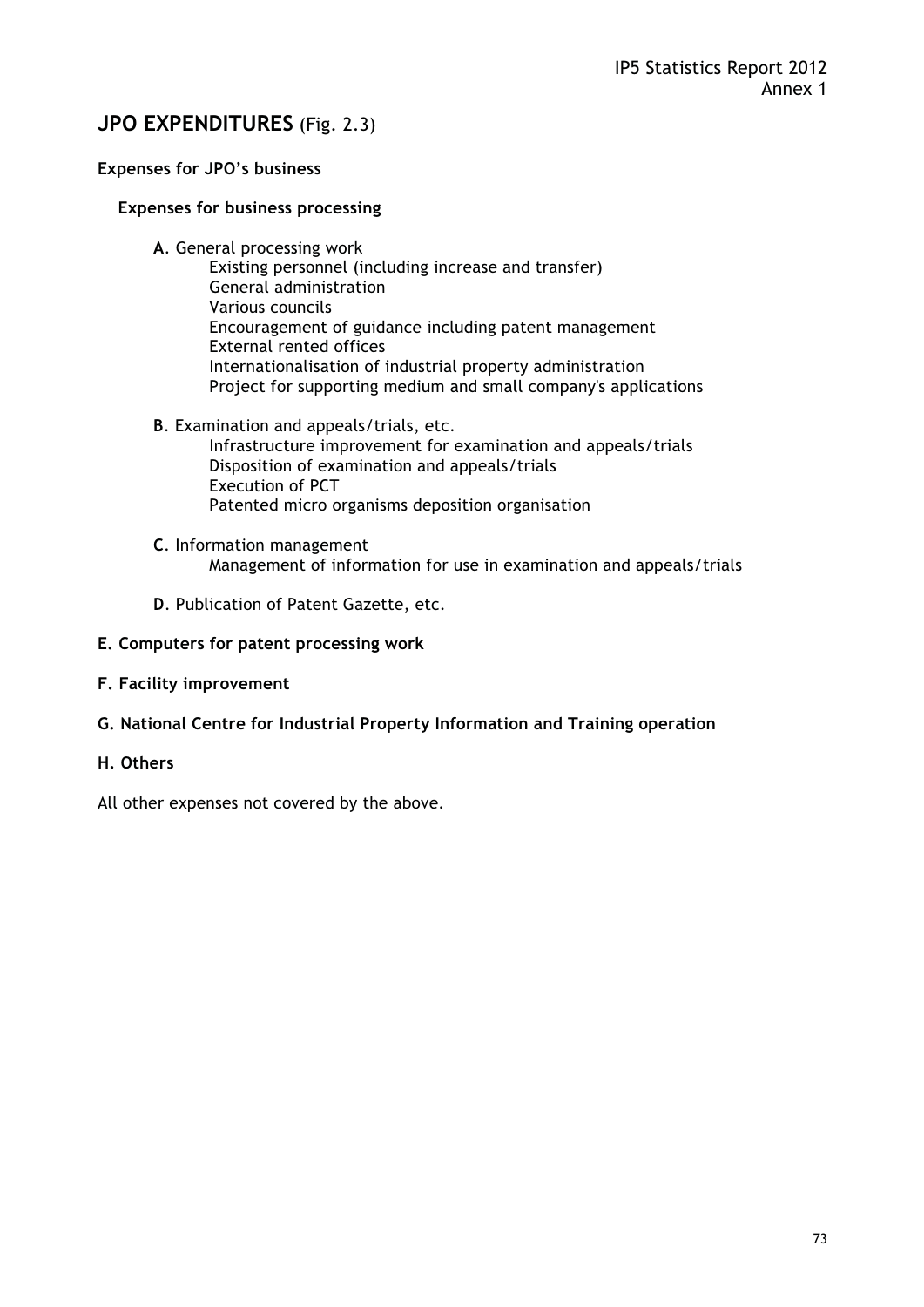# **KIPO EXPENDITURES** (Fig. 2.4)

# **A. Salaries and benefits**

Compensation for the services of employees or the inclusive expenditure of the services of employees: salaries, bonuses and remuneration of temporary staff.

### **B. General operating expenses**

Expenditure on the operation of organisation.

#### **C. External support**

Support for promoting activities of private organisations.

#### **D. Equipment**

Expenditure on the purchase of property that normally may be expected to have a period of service of a year or more.

#### **E. Other expenses**

All other expenses not covered by the above.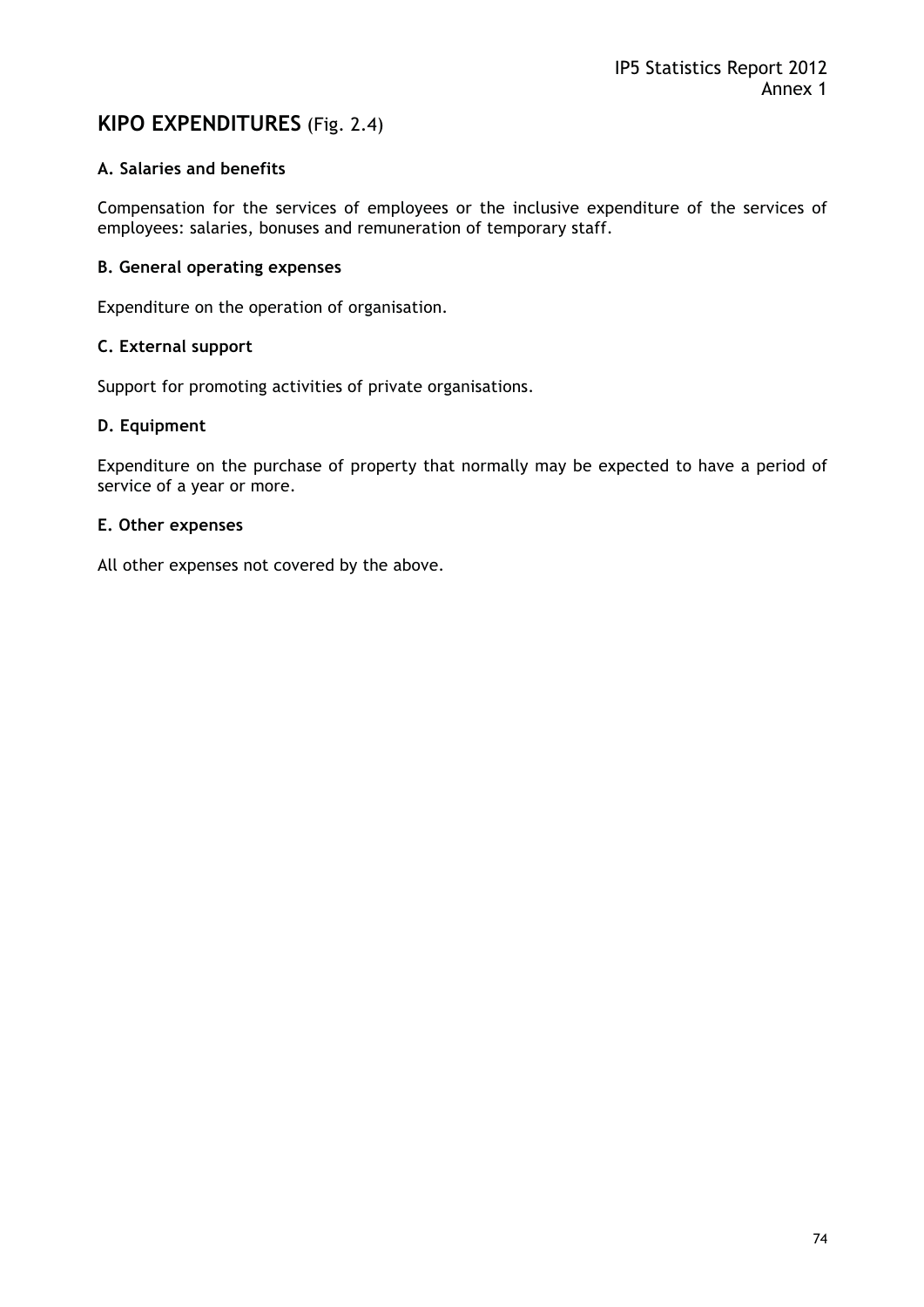# **SIPO EXPENDITURES** (Fig. 2.5)

# **A. Patent Examination**

## **B. Social Security**

Pension in administrative agencies

# **C. Housing Security**

Housing fund House-lease subsidy House-purchase subsidy

#### **D. Other expenses**

All other expenses not covered by the above.